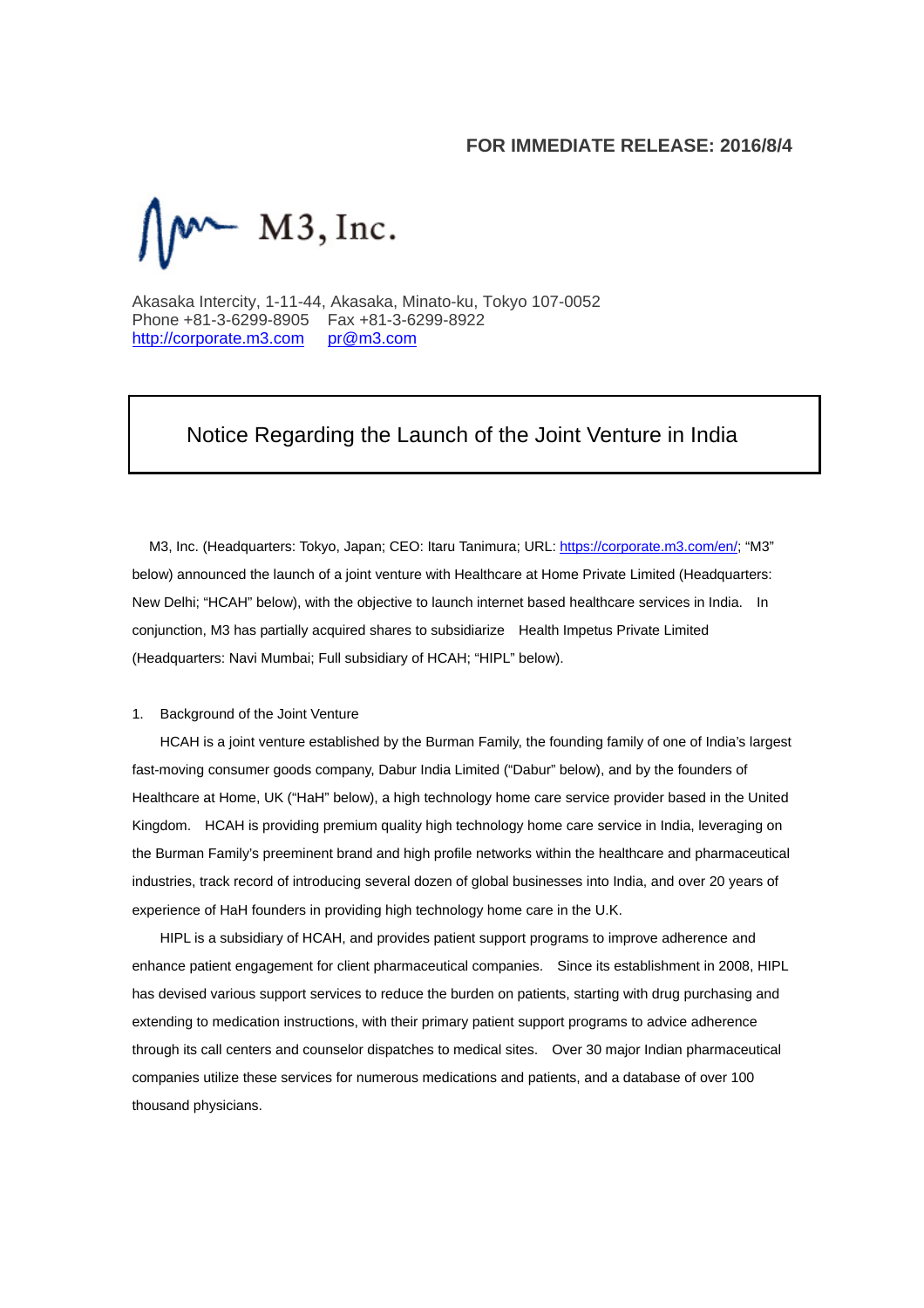M3 operates m3.com, a web portal for medical professionals that delivers healthcare related information to its 250 thousand physician members in Japan, as well as provides services such as marketing and R&D support, mainly for its pharmaceutical companies. Furthermore, aggressive business expansion into overseas regions including the United Stated, United Kingdom, China, and Korea, has generated significant media strength amassed from a membership panel exceeding 3.5 million physicians, allowing for provision of pharmaceutical marketing and research services as well as career placement services for physicians.

On this occasion, M3 and HCAH have agreed to enter into a joint venture through M3's acquisition of HIPL shares from HCAH and rights offering for HIPL, making HIPL a joint venture company.

## 2. Objectives of the Joint Venture

M3 will enter a new full-scale launch of M3 group's various services in India starting with internet based healthcare services, by leveraging the track-record and expertise from previous global expansions. Starting with Japan, U.S., Korea, U.K., China, and now business development in India with its 1.3 billion citizens, M3 will directly cover countries inhabited by roughly 3.3 billion people<sup>1</sup>, or 40% of the world's population. M3 operates or has affiliations with web portals for medical professionals spanning across 24 countries, with this new addition of India expected to further strengthen our global network of physicians.

\*1 Reference: "World population 2015", United Nations





Copyright  $© 2016$  M3, Inc. All rights reserved.